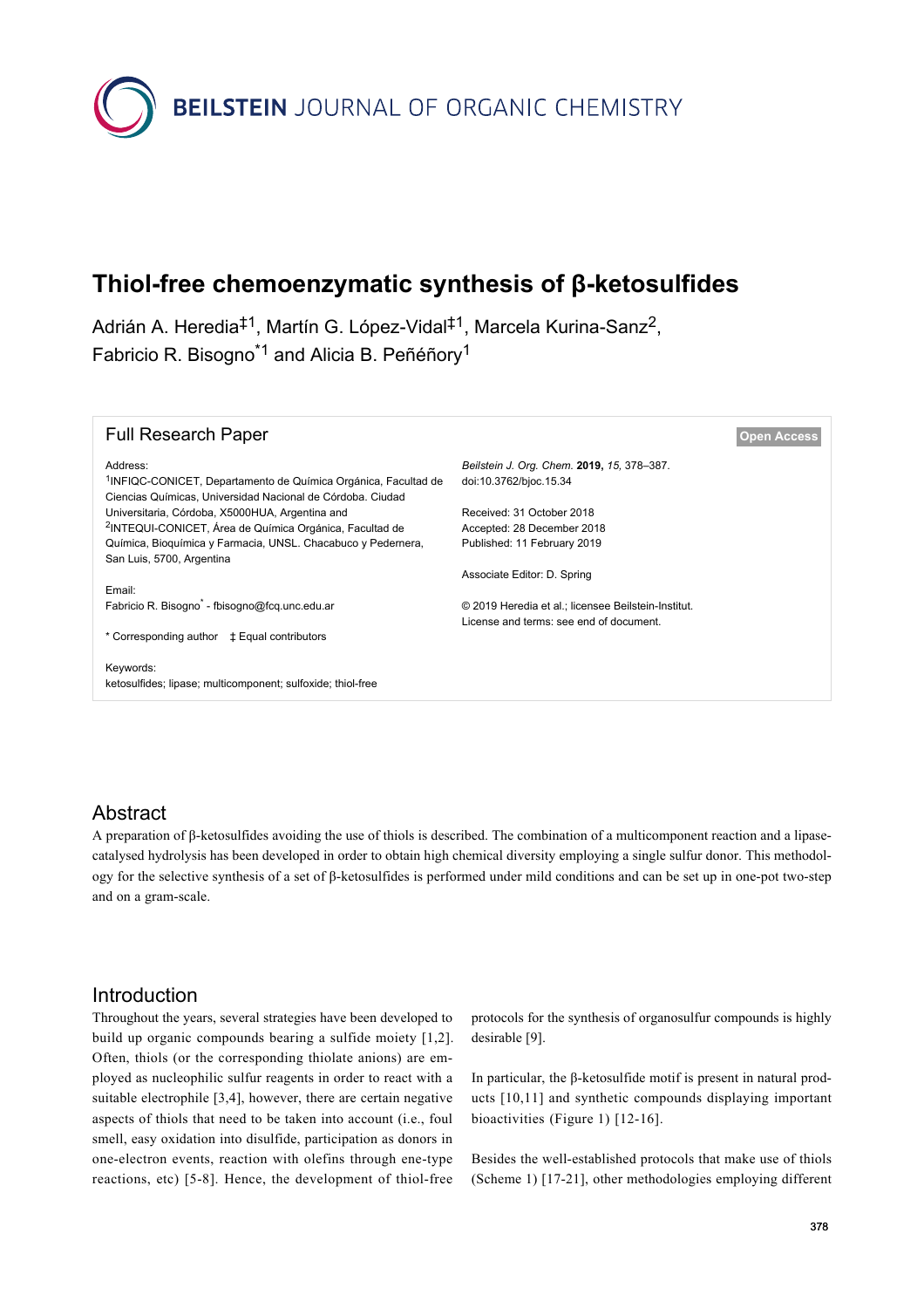<span id="page-1-0"></span>

<span id="page-1-1"></span>**Figure 1:** Selected examples of valuable β-ketosulfides. A: bioactive synthetic compounds, B: natural products.

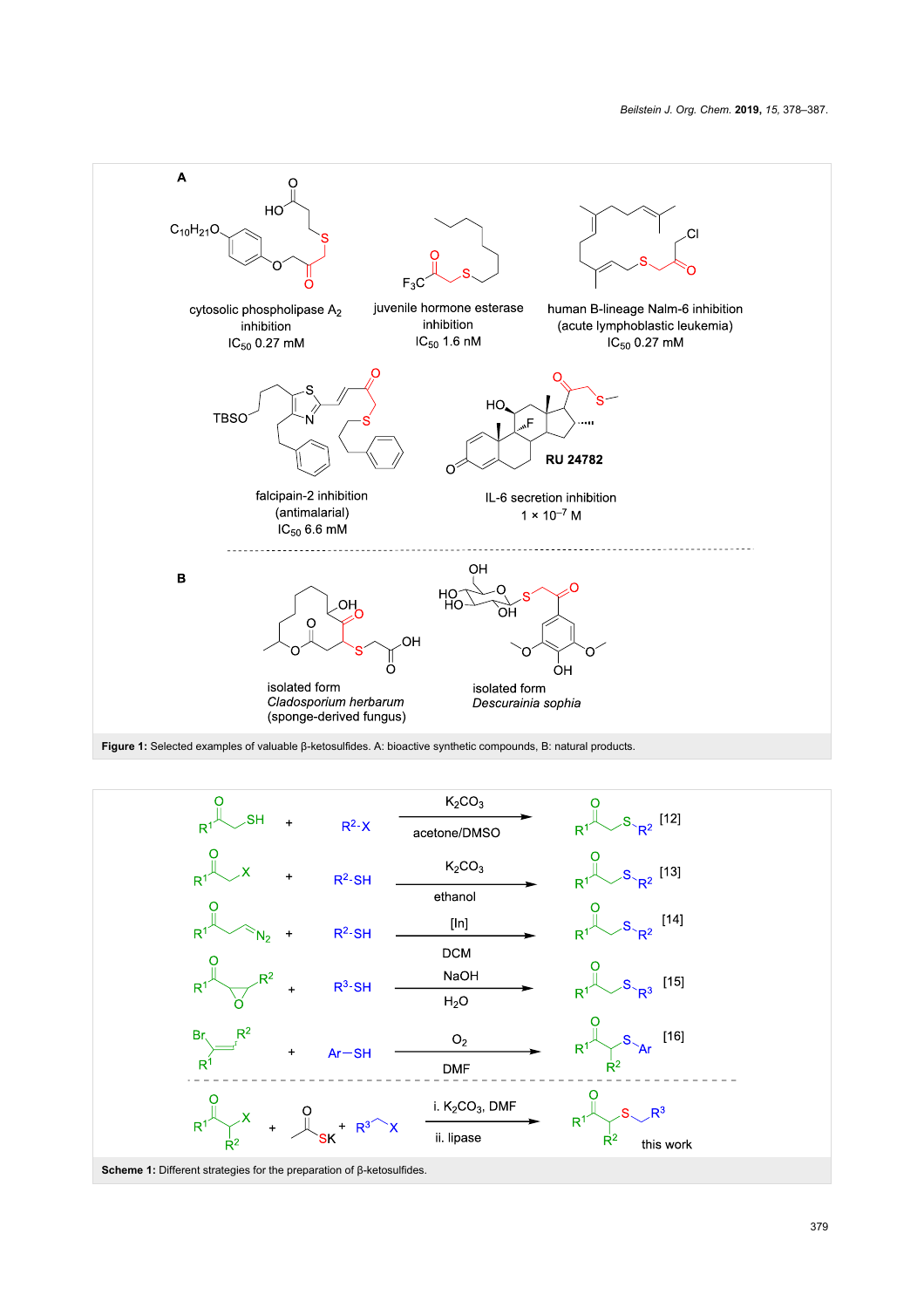sulfur sources such as disulfides or silylsulfides have been described, which most of them involves metals, e.g., indium [\[22\]](#page-8-4), copper [\[23\]](#page-8-5), mercury [\[24\],](#page-8-6) or organocatalysts [\[25\]](#page-8-7).

β-Ketosulfides, in addition, play an important role as precursors in the synthesis of bioactive compounds [\[13,26,27\]](#page-8-8), substrates for multicomponent reactions [\[28\]](#page-8-9), and lately, have successfully been applied in polymer photodecoration [\[29,30\]](#page-8-10). They can easily be reduced into chiral hydroxy derivatives [\[31\]](#page-8-11) and properly oxidised at sulfur to generate the corresponding chiral sulfoxides or sulfone derivatives [\[32\].](#page-8-12)

Multicomponent reactions (MCRs), in which three or more reagents react giving rise to generally complex molecules in one-pot, have arisen as a powerful tool to connect fragments in a simple manner, avoiding cost and time-consuming isolation of intermediates and creating chemical diversity with high atom economy [\[33-36\]](#page-8-13).

In the last two decades, enzymes have found a privileged place in organic chemistry by virtue of its inherent selectivity and eco-friendly reaction conditions. Such properties, among other, make them catalysts of choice for multiple kilo- and even tonscale industrial processes [\[37,38\].](#page-8-14)

The combination of MCRs and enzymatic catalysis offers a myriad of new possibilities by taking advantage of the robustness and bond forming power of MCRs and the mildness and selectivity displayed by biocatalysts [\[39,40\].](#page-8-15) Such a combination has been scarcely exploited as compared to strategies comprising transition metal catalysis and biocatalysis [\[41\]](#page-8-16) or, in a lesser extent, organocatalysis and enzymes [\[42\]](#page-8-17).

In this context, a versatile and robust synthesis of β-ketosulfides avoiding the use of thiols under benign conditions is highly desirable. Based on our previously developed MCR [\[43\]](#page-8-18) for the synthesis of enol esters with sulfur-containing substituents, we envisaged a two-step methodology starting from an α-haloketone, a thiocarboxylate and an alkyl (pseudo)halide ([Scheme 2](#page-2-0)). Thus, once the enolester is formed, an enzyme-catalysed hydrolysis and protonation of the resulting enolate would render the title β-ketosulfide products. This strategy avoids the use of acidic or basic conditions for the hydrolysis of the ester moiety that, normally, result unsuitable for methylene activecontaining products as β-ketosulfides [\[44\]](#page-8-19).

## Results and Discussion

In a first set of experiments, a series of commercially available hydrolases were screened in aqueous buffer containing 5% v/v of an organic cosolvent towards a β-thioalkyl-substituted enolester as model substrate **1a** ([Table 1](#page-3-0)). As enol acetates, (e.g., vinyl acetate, isopropenyl acetate), are outstanding acyl donors in lipase-catalysed reactions [\[45\]](#page-8-20), it is expected that the desired lipase-catalysed hydrolysis shall be controlled by the steric demand of substituents at the enoyl moiety. On the other hand, cosolvent and buffer composition are two factors that may influence both, substrate solubility and enzyme activity. Hence, two different buffer solutions (KPi 50 mM pH 7.5 and Tris·HCl 50 mM pH 7.5) containing 5%  $v/v$  of an (miscible or inmiscible) organic cosolvent, were tested towards a set of commercially available lipases. In this line, a remarkable hydrolytic activity (89–99% conversion) was found for *Candida antarctica* lipase B (CAL-B, Novozym<sup>®</sup> 435) in all tested conditions ([Table 1](#page-3-0), entry 2). For porcine pancreas lipase (PPL), a different scenario was found, since conversion was strongly influenced by buffer composition and, to a lesser extent, the cosolvent nature. For instance, when toluene was tested as cosolvent, conversions varied from 40% (in KPi) to 9% in (Tris·HCl), and for DMSO conversions range from 90% (in KPi) to 20% (Tris·HCl, [Table 1](#page-3-0), entry 4). *Candida rugosa* lipase (CRL, entry 5) and immobilised *Burkholderia cepacia* lipase (PSL-IM, [Table 1](#page-3-0), entry 3) displayed lower activities (3–26% and 6–32% conversion, respectively). Meanwhile, *Candida antarctica* lipase A (CAL-A, [Table 1](#page-3-0), entry 1), immobilised *Ther-*

<span id="page-2-0"></span>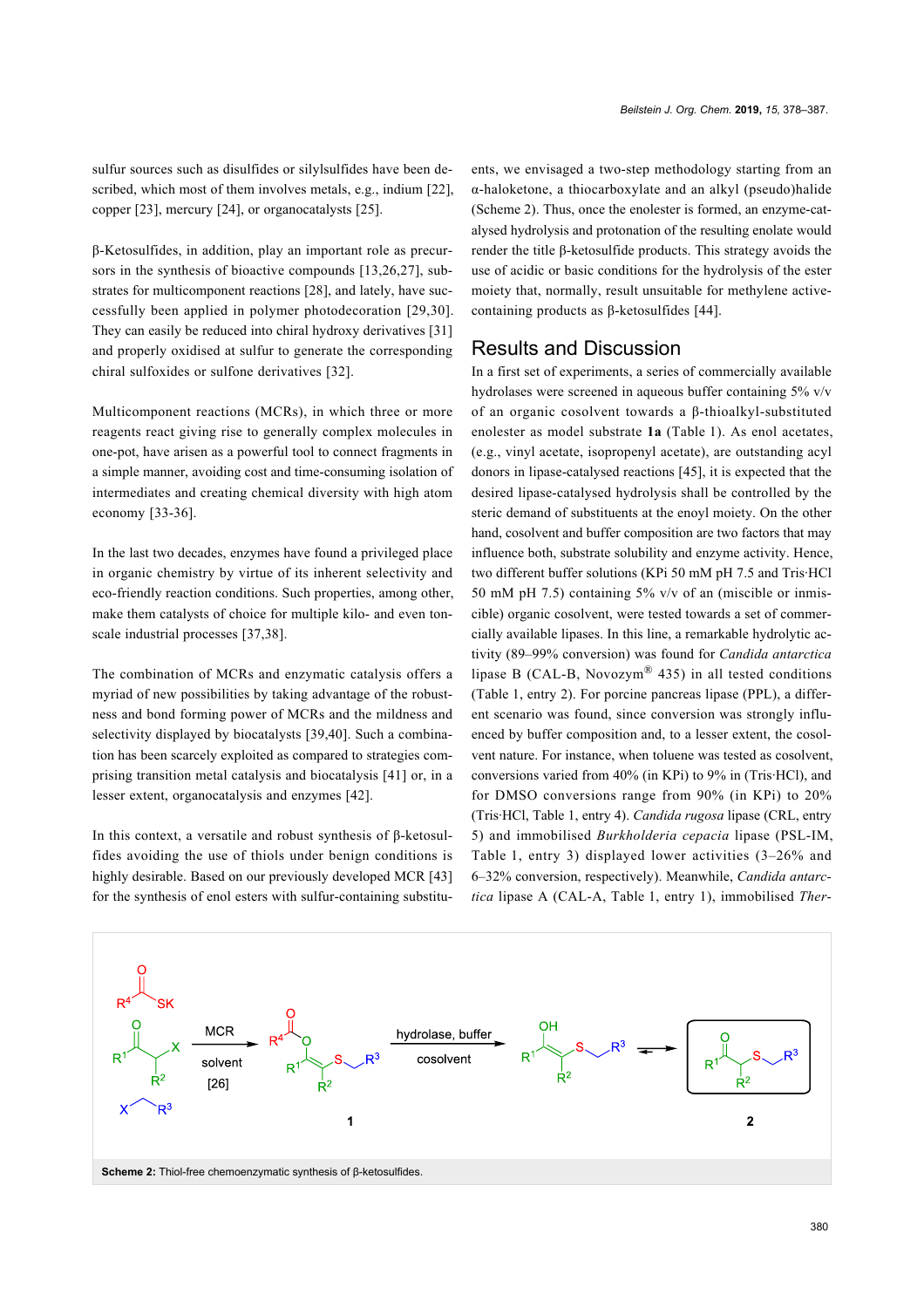<span id="page-3-0"></span>

<sup>a</sup>Reaction conditions: 3 mg of **1a** (30 mM) and 3 mg of enzyme, cosolvent 5% v/v, final volume 500 μL, 12 h; conversion was determined by GC-FID % relative area; b1.25 mg of **1a** (final conc. 12 mM) and 2 mg of enzyme.

*momyces lanuginosa* (Lypozyme TL IM, [Table 1,](#page-3-0) entry 6) and *Rhizomucor miehei* lipase (Lypozyme RM, [Table 1,](#page-3-0) entry 7) showed marginal or no activity in the tested conditions.

In general, no clear correlation could be drawn by considering the cosolvent logP (or water miscibility) and buffer nature with the lipase activity towards the model substrate **1a**.

Once the best conditions were set, the model reaction was monitored as a function of time [\(Figure 2](#page-3-1)). As can be seen, the biohydrolysis of **1a** reaches around 80% conversion at 2 h and is complete after 8 h.

Next, a series of diversely substituted β-thioalkyl enol esters was submitted to CAL-B-catalysed hydrolysis under the chosen conditions, as summarised in [Table 2.](#page-4-0)

As can be seen in [Table 2](#page-4-0), substrates containing diversely substituted aryl moieties at the α-position of the enol ester, underwent smooth conversion (typically 94–99% except for *p*-nitrophenyl derivative **1f**, for which more enzyme was needed to reach 96%, [Table 2,](#page-4-0) entry 6), regardless the electronic nature of the substituents (see [Table 2,](#page-4-0) entries 1–6) [\[46\].](#page-8-21) For aliphatic substituents at the  $\alpha$ -position, a methyl group was perfectly accepted ([Table 2](#page-4-0), entries 22–24). Longer unbranched hydrocarbon was tolerated, although moderate conversion was achieved, even with higher lipase loading ([Table 2](#page-4-0), entry 12, **1l**). For the latter, it must be considered the additional bulky *o*-iodobenzyl substituent attached to the sulfur. The bulky alicyclic adamantyl α-substituent (compound **1r**), was not

<span id="page-3-1"></span>

accepted as substrate ([Table 2](#page-4-0), entry 18). The same results were obtained when an ester moiety was pending at α-position (**1s**, [Table 2,](#page-4-0) entry 19).

Substitution on the sulfur atom was also screened, and small substituents [such as methyl- (**1a**), 2-hydroxyethyl- (**1g**), allyl- (**1h**)] rendered excellent conversions (98–99%, [Table 2](#page-4-0), entries 1, 7, and 8, respectively). For a bulkier linear *S*-substituent (butyl), **1k**, the conversion dropped to 62% [\(Table 2](#page-4-0), entry 11) and for *S*-Bn derivative **1i**, a slower reaction took place, reaching 41% conversion under standard conditions and an improved 94% conversion when the catalyst loading was risen to 50% [\(Table 2](#page-4-0), entry 9). The *S*-(*o*-iodobenzyl) derivative **1j** ([Table 2](#page-4-0), entry 10) rendered a fair 19% conversion, considering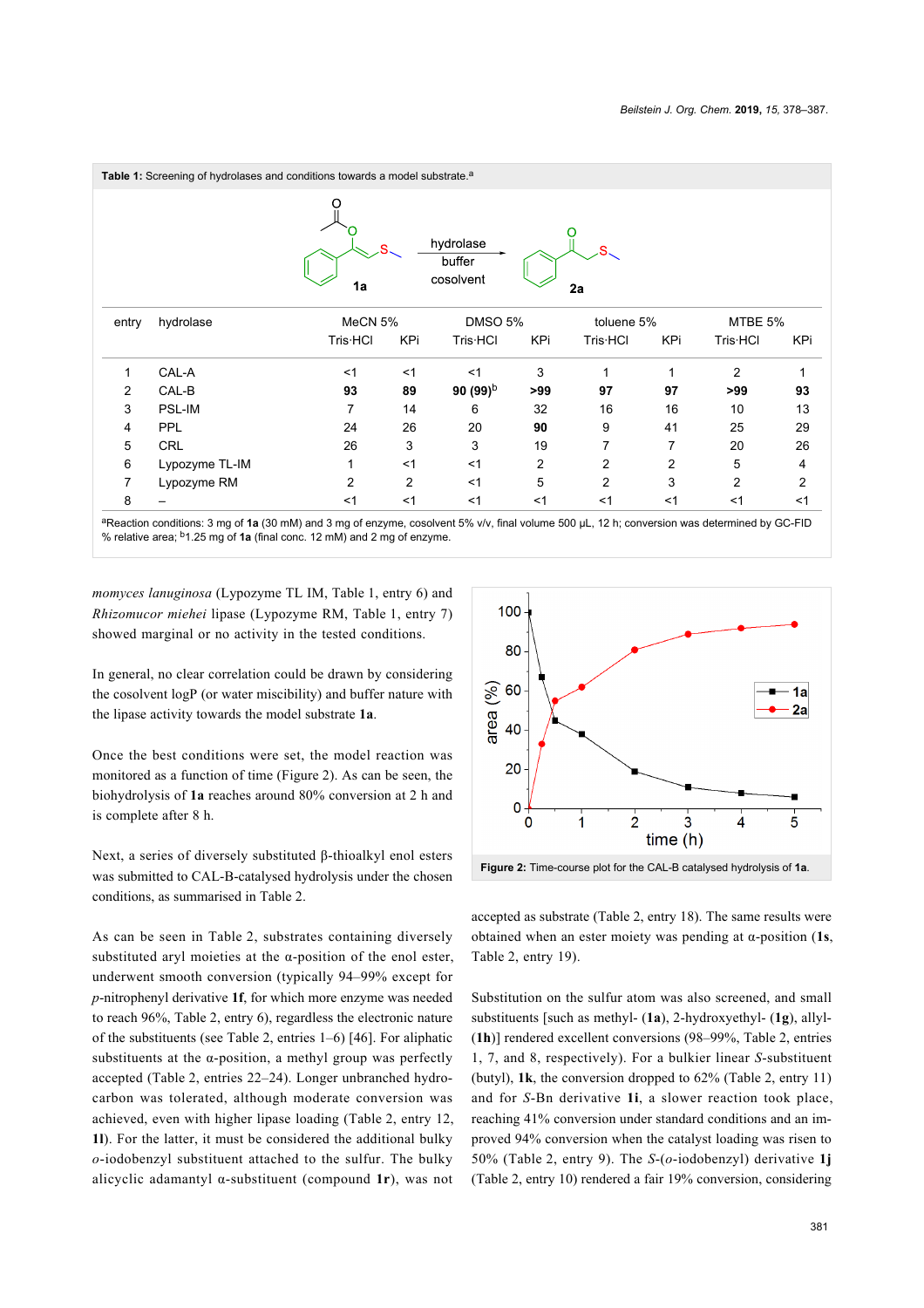<span id="page-4-0"></span>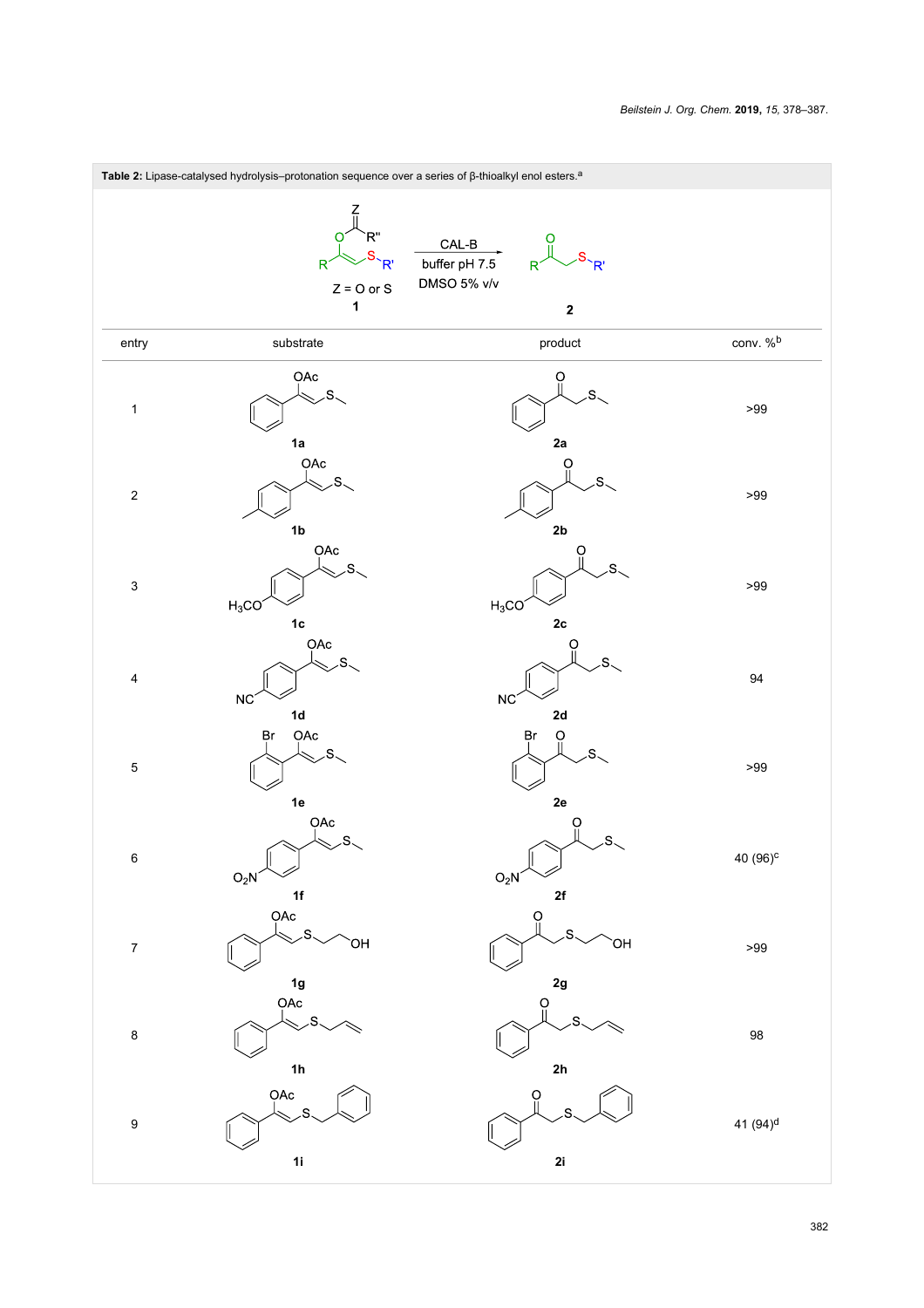

383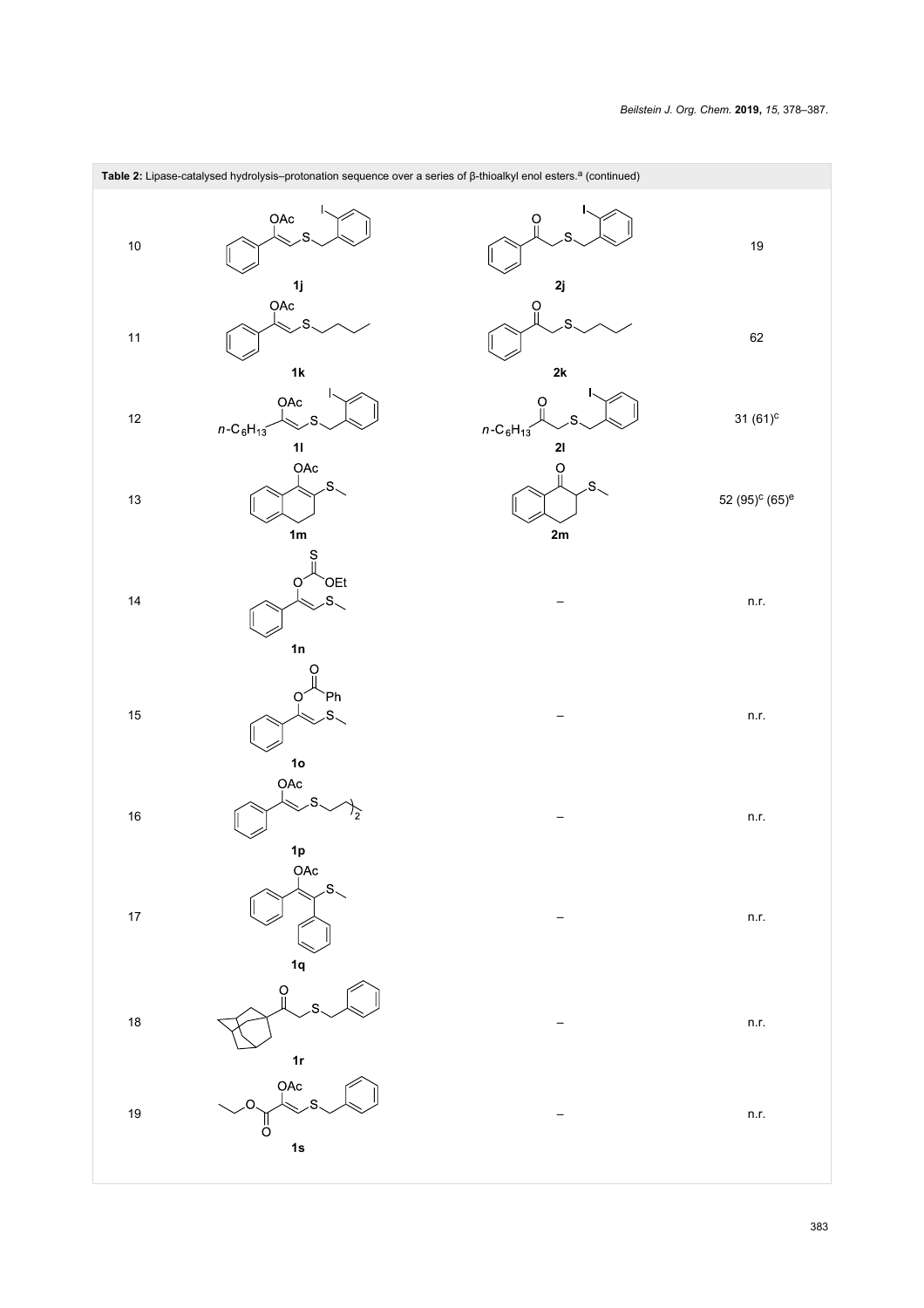

the high steric demand of  $α$ - and  $β$ -substituents. For even bulkier *S*-(bromobenzodioxole)methyl derivative **1t** ([Table 2](#page-4-0), entry 20) no conversion was detected at 24 h. Similar results were obtained with the *S*-propyl-3-phthalimido derivative **1u** ([Table 2,](#page-4-0) entry 21) and the dimeric substrate bis-enol acetate **1p** ([Table 2](#page-4-0), entry 16), suggesting that *o*-iodobenzyl substituent is approaching the upper limit of steric congestion. Additional β-substitution could be tolerated in the tetralone-derived substrate, **1m**, affording 52 and 65% conversion at 24 and 48 h, respectively. Accordingly, 95% conversion at 24 h was achieved by a twofold increase of lipase loading ([Table 2,](#page-4-0) entry 13). On the contrary, no conversion was detected for the α,β-diphenyl enol acetate substrate **1q** [\(Table 2](#page-4-0), entry 17).

In order to test the chemoselectivity of the enzymatic hydrolysis, we turned our attention to the acyl moiety of the enol ester. Hence, only acetate was easily accepted while ethyl thiocarbonate **1n** ([Table 2](#page-4-0), entry 14) and benzoate enol esters **1o** ([Table 2](#page-4-0), entry 15), were recovered unaltered. These results pave the way for developments of orthogonal deprotection protocols in the future.

Once the enzymatic hydrolysis and the MCR reaction were optimised, we investigated the robustness of this protocol for the one-pot two-step preparation of different β-ketosulfide departing from the corresponding α-haloacetophenone at higher

scale, as shown in [Scheme 3](#page-7-3), and isolated the products in good yields.

As depicted in [Scheme 3](#page-7-3),  $\alpha$ -chloroacetophenone (1.0 g, 6.47 mmol) was reacted with 1.1 equiv of potassium thioacetate, 1.1 equiv of allyl bromide and 2 equiv of  $K_2CO_3$  in 5 mL of DMSO. After 24 h, 45 mL of buffer (Tris·HCl 50 mM pH 7.5) were added. Then,  $KH_2PO_4$  was added in order to reach pH ≈7.5, followed by 200 mg of CAL-B. It is worth noting that this amount represents a  $\approx$ 8 fold decrease of used enzyme as compared to the corresponding small scale reaction ([Table 2](#page-4-0), entry 8). After 24 h, we were delighted to find that no enolester was detected by TLC monitoring, and after extraction and silica gel column chromatography (petroleum ether/EtOAc 9:1) a 68% isolated yield was obtained for the *S*-allyl-β-ketosulfide **2h**.

The obtained β-ketosulfides can be chemoselectively converted into the corresponding sulfoxide/sulfone derivative [\[47,48\]](#page-8-22). It is well known that β-ketosulfoxides and β-ketosulfones are valuable moieties occurring in bioactive molecules, such as the immunosuppresor oxisurane [\[49\]](#page-8-23), quinolone vasodilator flosequinan [\[50\]](#page-8-24), and potential drugs for the treatment of diabetes [\[51\].](#page-8-25) As such, employing simple transformations, compound **2a** was conveniently oxidised in moderate to good isolated yields (45% ketosulfoxide **3**; 70% ketosulfone **4**, [Scheme 4](#page-7-4)).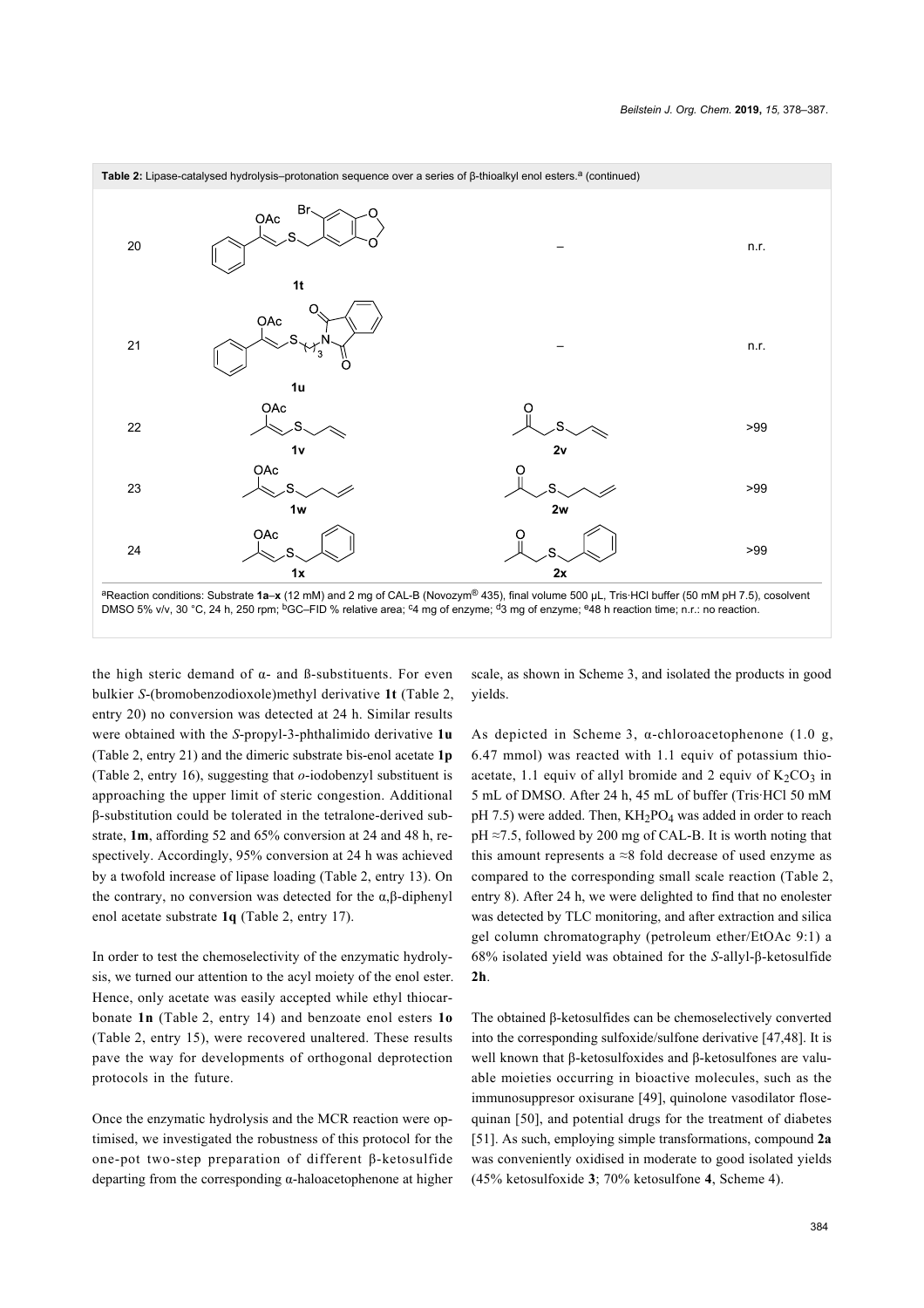<span id="page-7-3"></span>

<span id="page-7-4"></span>(1.1 equiv), alkyl halide (1.1 equiv) and K<sub>2</sub>CO<sub>3</sub> (2.0 equiv) in 5 mL of DMSO, 200 mg of CAL-B and 45 mL of Tris-HCl buffer (50 mM pH 7.5), 24 h at room temperature one-pot two-step preparation of the phenacyl allyl sulfide 2h. <sup>c</sup>lsolated yield.



### **Conclusion**

In this work we have shown the development of a versatile chemoenzymatic methodology for the efficient preparation of β-ketosulfides avoiding the use of thiols. *Candida antarctica* lipase B resulted active in the presence of any tested cosolvent, regardless the buffer composition. Alternatively, PPL can be employed in the presence of DMSO as cosolvent and KPi buffer with good results. The steric congestion of the substrates resulted the main factor affecting the lipase activity, being the electronic nature of the substituents EDG/EWG, less important. The combination of the MCR and the lipase-catalysed hydrolysis can be carried out a in one-pot two-step fashion and afford the desired products in high isolated yield and high selectivity. A gram-scale experiment exemplifies the robustness of this methodology that can efficiently be employed in the further preparation of valuable ketosulfoxides and ketosulfones.

### Supporting Information

#### Supporting Information File 1

General procedures and NMR spectra. [\[https://www.beilstein-journals.org/bjoc/content/](https://www.beilstein-journals.org/bjoc/content/supplementary/1860-5397-15-34-S1.pdf) [supplementary/1860-5397-15-34-S1.pdf\]](https://www.beilstein-journals.org/bjoc/content/supplementary/1860-5397-15-34-S1.pdf)

### Acknowledgements

CONICET, FONCyT and SeCyT-UNC are acknowledged for research funding. AAH and MGL-V thankfully acknowledge CONICET for postdoctoral and predoctoral fellowships, respectively. We are deeply indebted with Prof. Vicente Gotor-Santamaría for the generous donation of lipase samples.

# ORCID® iDs

Adrián A. Heredia -<https://orcid.org/0000-0002-2242-8855> Martín G. López-Vidal - <https://orcid.org/0000-0003-1748-3697> Marcela Kurina-Sanz -<https://orcid.org/0000-0001-9839-6573> Fabricio R. Bisogno - <https://orcid.org/0000-0002-9153-1274>

# References

- <span id="page-7-0"></span>1. Trost, B. M. *Chem. Rev.* **1978,** *78,* 363–382. [doi:10.1021/cr60314a002](https://doi.org/10.1021%2Fcr60314a002)
- 2. Hoyle, C. E.; Lowe, A. B.; Bowman, C. N. *Chem. Soc. Rev.* **2010,** *39,* 1355–1387. [doi:10.1039/b901979k](https://doi.org/10.1039%2Fb901979k)
- <span id="page-7-1"></span>3. Chan, J. W.; Hoyle, C. E.; Lowe, A. B.; Bowman, M. *Macromolecules* **2010,** *43,* 6381–6388. [doi:10.1021/ma101069c](https://doi.org/10.1021%2Fma101069c)
- 4. Langille, K. R.; Peach, M. E. *J. Fluorine Chem.* **1972,** *1,* 407–414. [doi:10.1016/s0022-1139\(00\)82961-9](https://doi.org/10.1016%2Fs0022-1139%2800%2982961-9)
- <span id="page-7-2"></span>5. Patai, S. *The Chemistry of the thiol group;* John Wiley & Sons: London, 1974.
- 6. Bentley, R. *Chem. Rev.* **2006,** *106,* 4099–4112. [doi:10.1021/cr050049t](https://doi.org/10.1021%2Fcr050049t)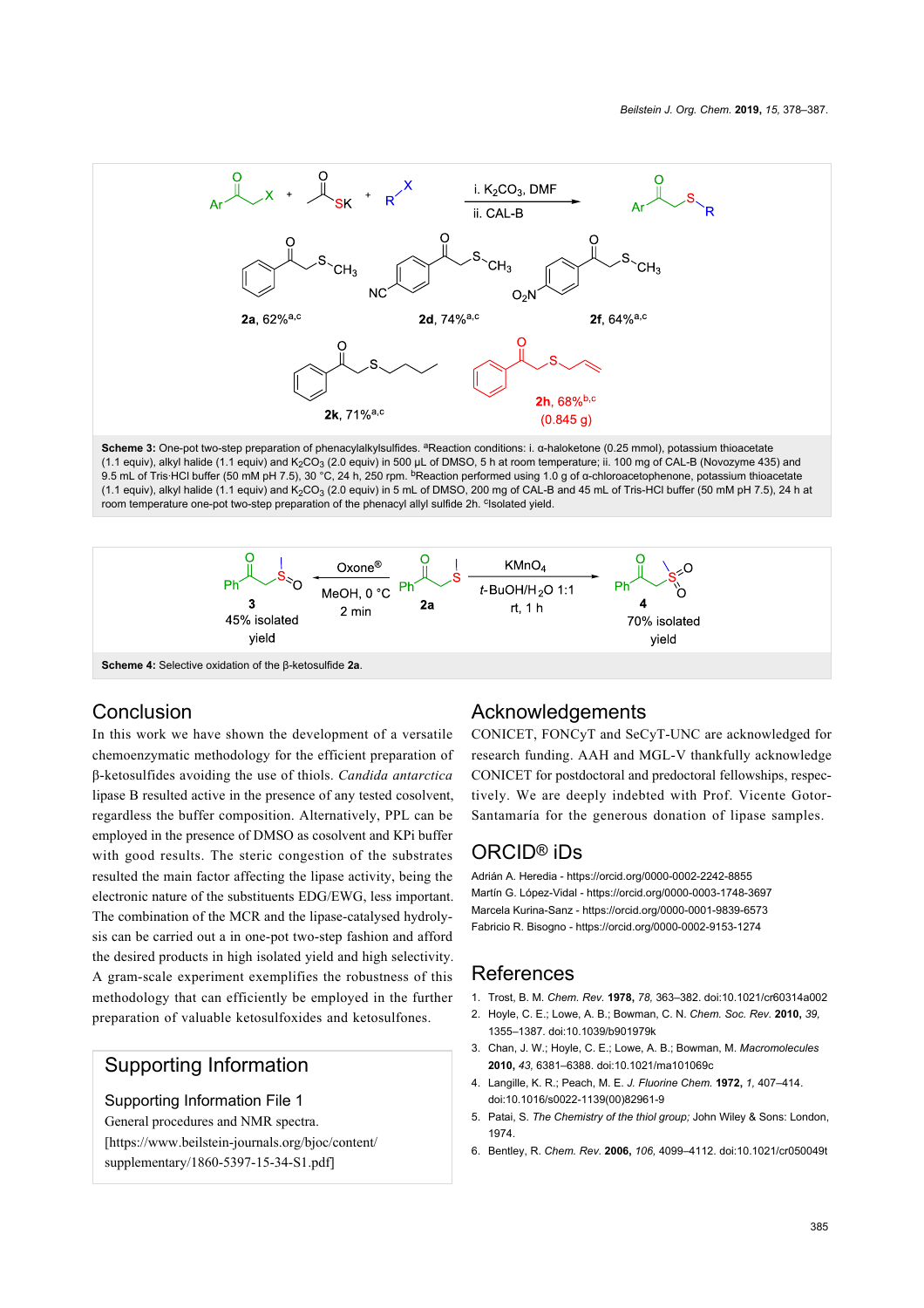- 7. Node, M.; Kumar, K.; Nishide, K.; Ohsugi, S.-i.; Miyamoto, T. *Tetrahedron Lett.* **2001,** *42,* 9207–9210. [doi:10.1016/s0040-4039\(01\)02024-x](https://doi.org/10.1016%2Fs0040-4039%2801%2902024-x)
- 8. Dénès, F.; Pichowicz, M.; Povie, G.; Renaud, P. *Chem. Rev.* **2014,** *114,* 2587–2693. [doi:10.1021/cr400441m](https://doi.org/10.1021%2Fcr400441m)
- <span id="page-8-0"></span>9. Liu, H.; Jiang, X. *Chem. – Asian J.* **2013,** *8,* 2546–2563. [doi:10.1002/asia.201300636](https://doi.org/10.1002%2Fasia.201300636)
- <span id="page-8-1"></span>10.Smith, C. J.; Abbanat, D.; Bernan, V. S.; Maiese, W. M.; Greenstein, M.; Jompa, J.; Tahir, A.; Ireland, C. M. *J. Nat. Prod.* **2000,** *63,* 142–145. [doi:10.1021/np990361w](https://doi.org/10.1021%2Fnp990361w) See for selected examples of naturally occurring β-ketosulfides.
- 11.Feng, W.-s.; Li, C.-G.; Zheng, X.-K.; Li, L.-L.; Chen, W.-J.; Zhang, Y.-L.; Cao, Y.-G.; Gong, J.-H.; Kuang, H.-X. *Nat. Prod. Res.* **2016,** *30,* 1675–1681. [doi:10.1080/14786419.2015.1135141](https://doi.org/10.1080%2F14786419.2015.1135141)
- <span id="page-8-2"></span>12. Connolly, S.; Bennion, C.; Botterell, S.; Croshaw, P. J.; Hallam, C.; Hardy, K.; Hartopp, P.; Jackson, C. G.; King, S. J.; Lawrence, L.; Mete, A.; Murray, D.; Robinson, D. H.; Smith, G. M.; Stein, L.; Walters, I.; Wells, E.; Withnall, W. J. *J. Med. Chem.* **2002,** *45,* 1348–1362. [doi:10.1021/jm011050x](https://doi.org/10.1021%2Fjm011050x) See for selected examples of synthetic bioactive β-ketosulfides.
- <span id="page-8-8"></span>13.Wheelock, C. E.; Severson, T. F.; Hammock, B. D. *Chem. Res. Toxicol.* **2001,** *14,* 1563–1572. [doi:10.1021/tx015508+](https://doi.org/10.1021%2Ftx015508%2B)
- 14.Perrey, D. A.; Narla, R. K.; Uckun, F. M. *Bioorg. Med. Chem. Lett.* **2000,** *10,* 547–549. [doi:10.1016/s0960-894x\(00\)00046-9](https://doi.org/10.1016%2Fs0960-894x%2800%2900046-9)
- 15.Goud, P. M.; Sheri, A.; Desai, P. V.; Watkins, E. B.; Tekwani, B.; Sabnis, Y.; Gut, J.; Rosenthal, P. J.; Avery, M. A. *Med. Chem. Res.* **2005,** *14,* 74–105. [doi:10.1007/s00044-005-0126-y](https://doi.org/10.1007%2Fs00044-005-0126-y)
- 16.Vanden Berghe, W.; Francesconi, E.; De Bosscher, K.; Resche-Rigon, M.; Haegeman, G. *Mol. Pharmacol.* **1999,** *56,* 797–806.
- <span id="page-8-3"></span>17. Mansueto, M.; Kreß, K. C.; Laschat, S. *Tetrahedron* **2014,** *70,* 6258–6264. [doi:10.1016/j.tet.2014.03.050](https://doi.org/10.1016%2Fj.tet.2014.03.050)
- 18.Seshadri, R.; Pegg, W. J.; Israel, M. *J. Org. Chem.* **1981,** *46,* 2596–2598. [doi:10.1021/jo00325a038](https://doi.org/10.1021%2Fjo00325a038)
- 19. Muthusamy, S.; Babu, S. A.; Gunanathan, C. *Tetrahedron Lett.* **2002,** *43,* 3133–3136. [doi:10.1016/s0040-4039\(02\)00489-6](https://doi.org/10.1016%2Fs0040-4039%2802%2900489-6)
- 20.Fringuelli, F.; Pizzo, F.; Vaccaro, L. *J. Org. Chem.* **2004,** *69,* 2315–2349. [doi:10.1021/jo035804m](https://doi.org/10.1021%2Fjo035804m)
- 21. Lu, Q.; Wang, H.; Peng, P.; Liu, C.; Huang, Z.; Luo, Y.; Lei, A. *Org. Chem. Front.* **2015,** *2,* 908–912. [doi:10.1039/c5qo00102a](https://doi.org/10.1039%2Fc5qo00102a)
- <span id="page-8-4"></span>22. Nishimoto, Y.; Okita, A.; Yasuda, M.; Baba, A. *Org. Lett.* **2012,** *14,* 1846–1849. [doi:10.1021/ol300450j](https://doi.org/10.1021%2Fol300450j)
- <span id="page-8-5"></span>23.Zou, L.-H.; Priebbenow, D. L.; Wang, L.; Mottweiler, J.; Bolm, C. *Adv. Synth. Catal.* **2013,** *355,* 2558–2563. [doi:10.1002/adsc.201300566](https://doi.org/10.1002%2Fadsc.201300566)
- <span id="page-8-6"></span>24. Russell, G. A.; Kulkarni, S. V. *J. Org. Chem.* **1993,** *58,* 2678–2685. [doi:10.1021/jo00062a008](https://doi.org/10.1021%2Fjo00062a008)
- <span id="page-8-7"></span>25.Vaquer, A. F.; Frongia, A.; Secci, F.; Tuveri, E. *RSC Adv.* **2015,** *5,* 96695–96704. [doi:10.1039/c5ra17913k](https://doi.org/10.1039%2Fc5ra17913k)
- 26.Woo, S. Y.; Kim, J. H.; Moon, M. K.; Han, S.-H.; Yeon, S. K.; Choi, J. W.; Jang, B. K.; Song, H. J.; Kang, Y. G.; Kim, J. W.; Lee, J.; Kim, D. J.; Hwang, O.; Park, K. D. *J. Med. Chem.* **2014,** *57,* 1473–1487. [doi:10.1021/jm401788m](https://doi.org/10.1021%2Fjm401788m)
- 27. Reddy, M. V. R.; Mallireddigari, M. R.; Cosenza, S. C.; Pallela, V. R.; Iqbal, N. M.; Robell, K. A.; Kang, A. D.; Reddy, E. P. *J. Med. Chem.* **2008,** *51,* 86–100. [doi:10.1021/jm701077b](https://doi.org/10.1021%2Fjm701077b)
- <span id="page-8-9"></span>28. Marcaccini, S.; Miguel, D.; Torroba, T.; García-Valverde, M. *J. Org. Chem.* **2003,** *68,* 3315–3318. [doi:10.1021/jo026614z](https://doi.org/10.1021%2Fjo026614z)
- <span id="page-8-10"></span>29.Tuten, B. T.; Menzel, J. P.; Pahnke, K.; Blinco, J. P.; Barner-Kowollik, C. *Chem. Commun.* **2017,** *53,* 4501–4504. [doi:10.1039/c7cc00711f](https://doi.org/10.1039%2Fc7cc00711f)
- 30.Zieger, M. M.; Mueller, P.; Quick, A. S.; Wegener, M.; Barner-Kowollik, C. *Angew. Chem., Int. Ed.* **2017,** *56,* 5625–5629. [doi:10.1002/anie.201701593](https://doi.org/10.1002%2Fanie.201701593)
- <span id="page-8-11"></span>31. Cho, B. T.; Choi, O. K.; Kim, D. J. *Tetrahedron: Asymmetry* **2002,** *13,* 697–703. [doi:10.1016/s0957-4166\(02\)00193-3](https://doi.org/10.1016%2Fs0957-4166%2802%2900193-3)
- <span id="page-8-12"></span>32. Chen, Q.; Wang, K.; Yuan, C. *New J. Chem.* **2009,** *33,* 972–975. [doi:10.1039/b820192g](https://doi.org/10.1039%2Fb820192g)
- <span id="page-8-13"></span>33. Herrera, R. P.; Marqués-López, E., Eds. *Multicomponent Reactions: Concepts and Applications for Design and Synthesis;* John Wiley & Sons, Inc: Hoboken, NJ, 2015. [doi:10.1002/9781118863992](https://doi.org/10.1002%2F9781118863992)
- 34.Zhu, J.; Bienaymé, H. *Multicomponent Reactions;* WILEY-VCH Verlag GmbH & Co.: Weinheim, 2005. [doi:10.1002/3527605118](https://doi.org/10.1002%2F3527605118)
- 35. Cioc, R. C.; Ruijter, E.; Orru, R. V. A. *Green Chem.* **2014,** *16,* 2958–2975. [doi:10.1039/c4gc00013g](https://doi.org/10.1039%2Fc4gc00013g)
- 36. Ruijter, E.; Scheffelaar, R.; Orru, R. V. A. *Angew. Chem., Int. Ed.* **2011,** *50,* 6234–6246. [doi:10.1002/anie.201006515](https://doi.org/10.1002%2Fanie.201006515)
- <span id="page-8-14"></span>37.Faber, K. *Biotransformations in Organic Chemistry;* Springer-Verlag: Berlin Heidelberg, 2011. [doi:10.1007/978-3-642-17393-6](https://doi.org/10.1007%2F978-3-642-17393-6)
- 38. Hönig, M.; Sondermann, P.; Turner, N. J.; Carreira, E. M. *Angew. Chem., Int. Ed.* **2017,** *56,* 8942–8973. [doi:10.1002/anie.201612462](https://doi.org/10.1002%2Fanie.201612462)
- <span id="page-8-15"></span>39.Banfi, L.; Basso, A.; Moni, L.; Riva, R. *Eur. J. Org. Chem.* **2014,** 2005–2015. [doi:10.1002/ejoc.201301715](https://doi.org/10.1002%2Fejoc.201301715)
- 40. Cioc, R. C.; Estévez, V.; van der Niet, D. J.; Vande Velde, C. M. L.; Turrini, N. G.; Hall, M.; Faber, K.; Ruijter, E.; Orru, R. V. A. *Eur. J. Org. Chem.* **2017,** 1262–1271. [doi:10.1002/ejoc.201601432](https://doi.org/10.1002%2Fejoc.201601432)
- <span id="page-8-16"></span>41. Denard, C. A.; Hartwig, J. F.; Zhao, H. *ACS Catal.* **2013,** *3,* 2856–2864. [doi:10.1021/cs400633a](https://doi.org/10.1021%2Fcs400633a)
- <span id="page-8-17"></span>42.Bisogno, F. R.; López-Vidal, M. G.; de Gonzalo, G. *Adv. Synth. Catal.* **2017,** *359,* 2026–2049. [doi:10.1002/adsc.201700158](https://doi.org/10.1002%2Fadsc.201700158)
- <span id="page-8-18"></span>43. Heredia, A. A.; Soria-Castro, S. M.; Bouchet, L. M.; Oksdath-Mansilla, G.; Barrionuevo, C. A.; Caminos, D. A.; Bisogno, F. R.; Argüello, J. E.; Peñéñory, A. B. *Org. Biomol. Chem.* **2014,** *12,* 6516–6526. [doi:10.1039/c4ob01011f](https://doi.org/10.1039%2Fc4ob01011f)
- <span id="page-8-19"></span>44. Indeed, p*K*a values of β-ketosulfides are similar to certain β-dicarbonyl compounds such as dimethyl malonate (p*K*a in DMSO ≈17 vs ≈16, respectively).
- <span id="page-8-20"></span>45.Wang, Y. F.; Lalonde, J. J.; Momongan, M.; Bergbreiter, D. E.; Wong, C. H. *J. Am. Chem. Soc.* **1988,** *110,* 7200–7205. [doi:10.1021/ja00229a041](https://doi.org/10.1021%2Fja00229a041)
- <span id="page-8-21"></span>46. It must be emphasised that independent preparation of **2f** through direct S<sub>N</sub>2 reaction between α-bromo-*p*-nitroacetophenone and sodium methylthiolate in DMF at rt was unsuccessful, affording *p*-nitroacetophenone as main product.
- <span id="page-8-22"></span>47.Trost, B. M.; Curran, D. P. *Tetrahedron Lett.* **1981,** *22,* 1287–1290. [doi:10.1016/s0040-4039\(01\)90298-9](https://doi.org/10.1016%2Fs0040-4039%2801%2990298-9) See, for instance, for selective sulfoxide formation.
- 48.Gokel, G. W.; Gerdes, H. M.; Dishong, D. M. *J. Org. Chem.* **1980,** *45,* 3634–3639. [doi:10.1021/jo01306a019](https://doi.org/10.1021%2Fjo01306a019) See for sulfone formation.
- <span id="page-8-23"></span>49.Wojaczyńska, E.; Wojaczyński, J. *Chem. Rev.* **2010,** *110,* 4303–4356. [doi:10.1021/cr900147h](https://doi.org/10.1021%2Fcr900147h)
- <span id="page-8-24"></span>50. Corin, W. J.; Monrad, E. S.; Strom, J. A.; Giustino, S.; Sonnenblick, E. S.; LeJemtel, T. *Am. Heart J.* **1991,** *121,* 537–540. [doi:10.1016/0002-8703\(91\)90723-u](https://doi.org/10.1016%2F0002-8703%2891%2990723-u)
- <span id="page-8-25"></span>51. Chen, X.; Hussain, S.; Parveen, S.; Zhang, S.; Yang, Y.; Zhu, C. *Curr. Med. Chem.* **2012,** *19,* 3578–3604. [doi:10.2174/092986712801323225](https://doi.org/10.2174%2F092986712801323225)